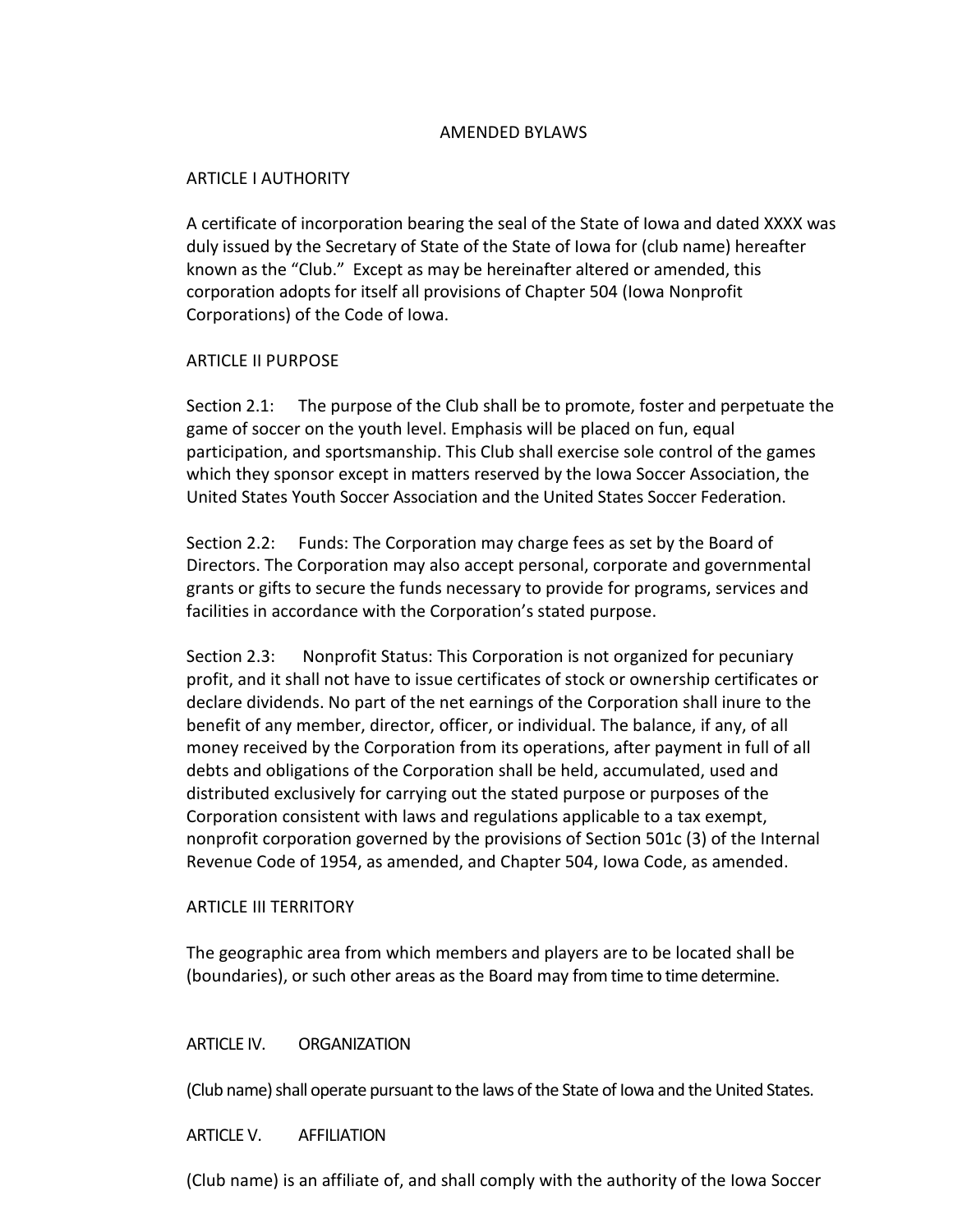Association (ISA), United States Youth Soccer Association (USYSA), and the United States Soccer Federation (USSF) referenced as "the Federation" herewith.

# ARTICLE VI. ADMINISTRATION

Section 6.1: The Corporation shall be governed by its Articles of Incorporation, Bylaws, and Rules and Policies except when these are superseded by those of ISA, USYSA, or the Federation.

Section 6.2: The Board of Directors shall annually set registration fees for players and coaches.

Section 6.3: The governing authority of this Corporation shall be vested with the Board of Directors selected through an open and democratic election process.

Section 6.4: The United States Soccer Federation's articles of incorporation, bylaws, policies, and requirements take precedence over and supersede the governing documents and decisions of the ISA and its members to the extent applicable under state law, and Iowa Soccer and its members will abide by those articles, bylaws, policies, and requirements.

Section 6.5: The Club will not join any organization that has requirements that conflict with Iowa Soccer's and the United States Soccer Federation's articles, bylaws, policies, and requirements.

Section 6.6: The Club will (A) provide to the Iowa Soccer Association amended copies of the Club's bylaws and other governing documents no later than ninety (90) days after adoption, and (C) make copies of those documents available to its members.

Section 6.7: The Club will allow the Iowa Soccer Association to review the documents and procedures of the Club, on request by ISA when requested to determine compliance with these bylaws.

## ARTICLE VII. MEMBERSHIP

Section 7.1: The Corporation shall have members. All adults with players involved in the Club shall be members. Each family shall have one (1) membership vote which can be exercised by either adult parent of a player or players in the family or the adult legal guardian of the player if no parent is in the community. In the event the adults in the family cannot agree as to the manner in which the vote will be exercised, the vote shall be disqualified and shall not be counted. Participation for purposes of determining membership and voting privileges shall be determined from the preceding seasonal year.

Section 7.2: Players shall be members without a vote. Membership in the Club shall be open to any soccer players and coaches not subject to suspension under United States Soccer Federation (USSF) Bylaw 241, Section 4.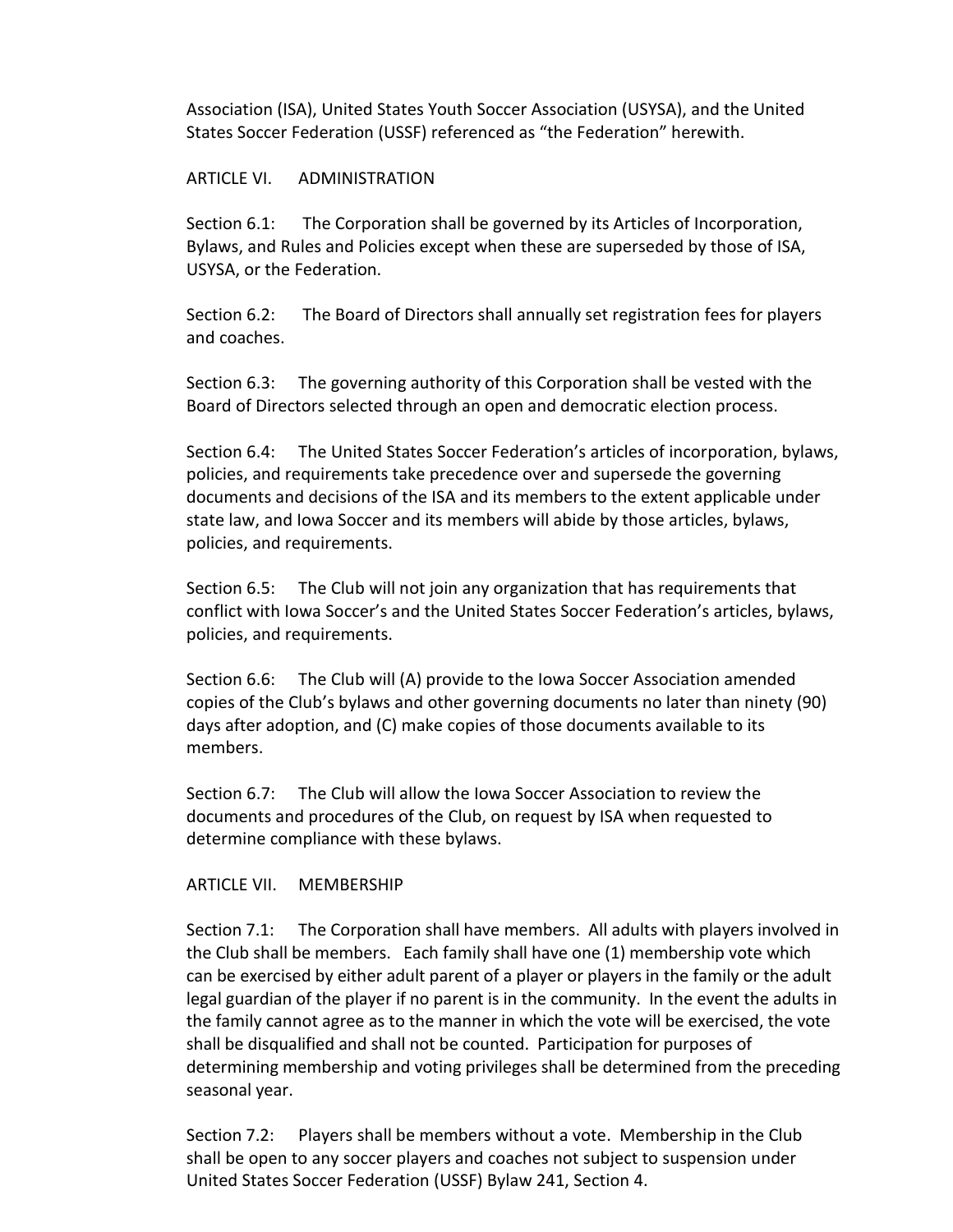Section 7.3: No person shall be denied membership or participation in the activities of the club due to race, sex, religion or national origin.

Section 7.4: This Club shall consist of teams with players in good standing with the corporation. To be in good standing a player must be duly registered with required fees paid.

Section 7.5. Membership fees in this Club shall be payable in advance at the time of registration. These fees are to be for an entire season (September 1 thru August 31).

Section 7.6. Failure of any player to pay the required fees as herein provided shall cause immediate forfeiture of membership without further board or Club activity or decision-making. Only in cases of financial hardship, with the approval of the Board of Directors, can the player continue membership without payment of fees.

Section 7.7. All Members shall abide by the Articles of Incorporation and Bylaws of the Corporation, all rules, and policies as set forth by the Board of Directors, and all applicable rules, and policies of any association with which the Club is affiliated

Section 7.8: The Club will provide equitable and prompt hearing and appeal procedures to guarantee the rights of individuals to participate and compete. Those procedures shall include that all grievances involving the right to participate and compete in activities sanctioned Iowa Soccer and sponsored by the Federation and its members may be appealed to the Federation's Appeals Committee that shall have jurisdiction to approve, modify or reverse a decision.

Section 7.9: Exhaustion of Remedies. No Member of the Club, official, league, club, team, player, coach, administrator or referee may invoke the aid of the courts of the United States or of a state without first exhausting all available remedies within the appropriate soccer organizations.

Section 7.10: The Club shall register with Iowa Soccer at least once each seasonal year the names and addresses of its players and coaches and timely pay all dues and fees of Iowa Soccer.

Section 7.11: Annual Meeting. The annual meeting of the Club shall be held not later than the last day of (month) in each year for the purpose of electing members to the Board of Directors, and the transaction of other business as may come before the meeting. The Board shall publicize notice of the annual meeting of the Club in the (where to publicize) at least ten days prior to the meeting. Each member present at the meeting is entitled to one vote.

Section 7.12: Special Meetings. Special meetings of the membership may be called by the President, a majority of the Directors, or on petition of (number or percentage) membership votes. Notice of a special meeting shall be given by (where to publicize) not more than five days before the meeting.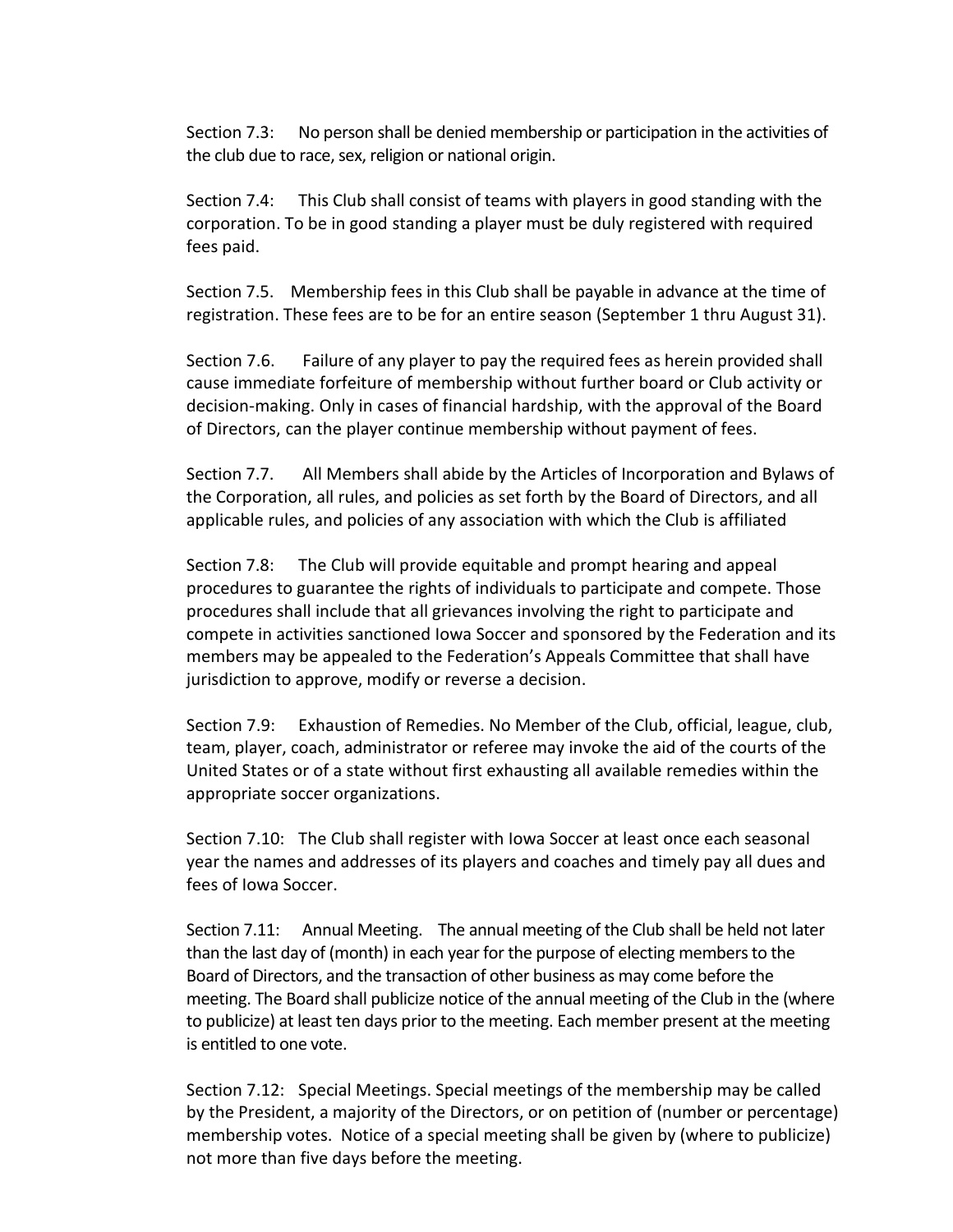ARTICLE VIII. Board of Directors

Section 8.1: General Powers. The business and affairs of the Corporation including the control and disposition of its property and funds, shall be managed by its Board of Directors. The Board shall have sole authority to establish methods of contributions, accept or reject contributions, or to provide for any other restrictions, qualifications or levels relating to contributions which it in its sole discretion deems necessary, subject to applicable legal requirements.

Section 8.2: Number and Tenure. The number of directors of the Corporation shall be seven (7) and their tenure shall be staggered, three of them serving a term of 1 year, 2 serving a term of 2 years and three of them serving a term of 3 years. Thereafter, all Directors will serve three year terms. No Director shall serve more than 2 consecutive 3 year terms. Those initially serving 1 year and 2 year terms may thereafter serve 2 full 3 year terms if they are selected and so desire.

Section 8.3: The Nominating Committee selected by the President of the Board will compile a slate of nominees for Board positions. The slate of nominees must be presented to the Board of Directors for approval at the Board meeting immediately prior to the Annual General Meeting (AGM) of the Membership and not less than one month prior to the AGM.

Section 8.4: Regular Meetings. Regular meetings of the Board of Directors will be held at least quarterly at a place and time to be set by the Directors.

Section 8.5: Special Meetings. Special meetings may be called by or at the request of the President or a majority of the Directors. The Secretary may fix any place within the State of Iowa as the place to hold any special meeting.

Section 8.6: Notice. Notice of a regular meeting shall be given at least ten (10) days prior to the scheduled meeting. Notice of a special meeting shall be given at least five (5) days prior to the scheduled meeting. Written notice may be delivered personally or by mail to each Director at his/her personal or business address. A notice shall be considered delivered when deposited in the United States mail so addressed, with postage thereon prepaid.

Section 8.7: Quorum. A majority of the number of directors shall constitute a quorum for the transaction of business.

Section 8.8: Vacancies. Any vacancy created by departure or addition of a new member occurring in the Board of Directors may be filled by selection or election of the then current Board of Directors. A director so elected will then serve the unexpired term of his/her predecessor or a full term, as the case may be.

Section 8.9: Presumption of Assent. A director of the Corporation who is present at a meeting of the Board of Directors at which action on any corporate matter is taken shall be presumed to have assented to the action unless his/her dissent shall be recorded in the minutes of the meeting.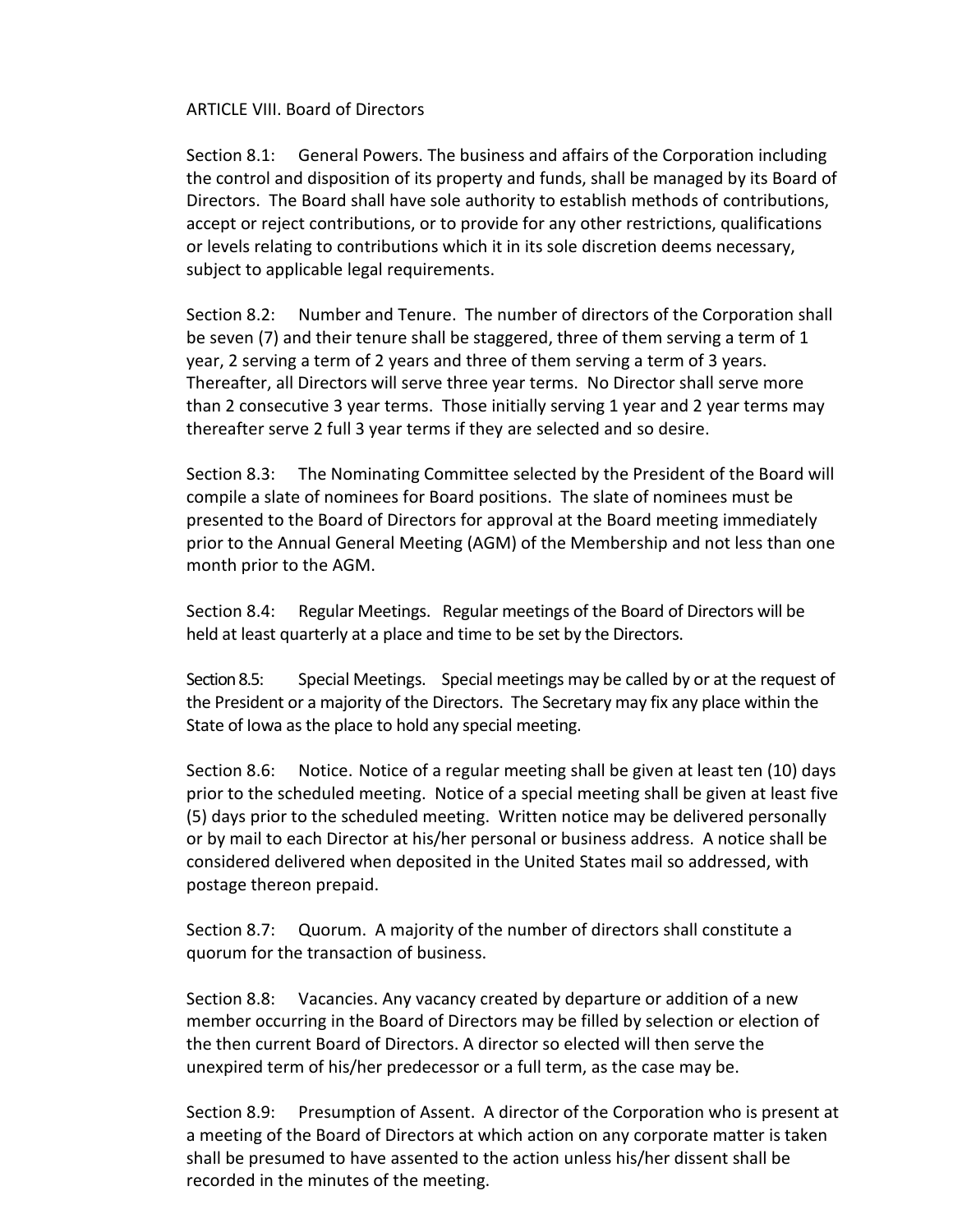Section 8.10: Informal Action by Directors. Any action required to be taken at a meeting of the Directors or any other action which may be taken at a meeting of the Directors, may be taken without a meeting if a consent in writing, setting forth the action to be taken, shall be signed by all directors. Facsimile signatures shall be adequate to show consent.

Section 8.11: Resignation and Removal. Any director may at any time resign by serving notice to the remaining Directors. A Director may be removed with or without cause by a majority vote of the remaining Directors.

Section 8.12: Compensation. Directors shall serve without compensation except reasonable expenses may be paid. However, to the extent deemed necessary by the Corporation, the Corporation may retain services of a Director other than in his/her capacity as a Director and that Director may be compensated for services rendered as the Board of Directors may from time to time deem appropriate.

Section 8.13: The Board of Directors shall adopt a conflict of interest policy.

ARTICLE IX. OFFICERS

Section 9.1: Elections/selections. The officers of the Corporation shall be a President, Vice President, Secretary, and Treasurer. The officers of the Corporation shall be elected/selected by the Board of Directors annually following the Annual General Meeting of the membership.

Section 9.2: Vacancies. Vacancies shall be filled as per Section 9.1 of these Bylaws.

Section 9.3: Duties of Officers

## 9.3.1: President

- A. Serve as official representative of the Club.
- B. Preside at meetings of the Board and at all meetings of the Club.
- C. Appoint all necessary agents & assistants subject to approval of the Board.

D. Review and approve all bills presented to the Club for payment, and consign all checks prepared by the Treasurer, for payment.

# 9.3.2: Vice President

A. Perform all duties of President in his/her absence or direction.

- 9.3.3: Secretary
	- A. To record the minutes of the Club and Board meetings.
	- B. To assist in the preparation of agendas for Club and Board meetings.
	- C. To maintain and oversee Club and Board communications.
- 9.3.4: Treasurer

A. To collect all monies of the Club and keep a detailed account of income and disbursements.

- B. To pay bills presented for and approved by the Board.
- C. To prepare a detailed Treasurer's Report for Board meetings.
- D. Assist the Board in preparing an annual budget.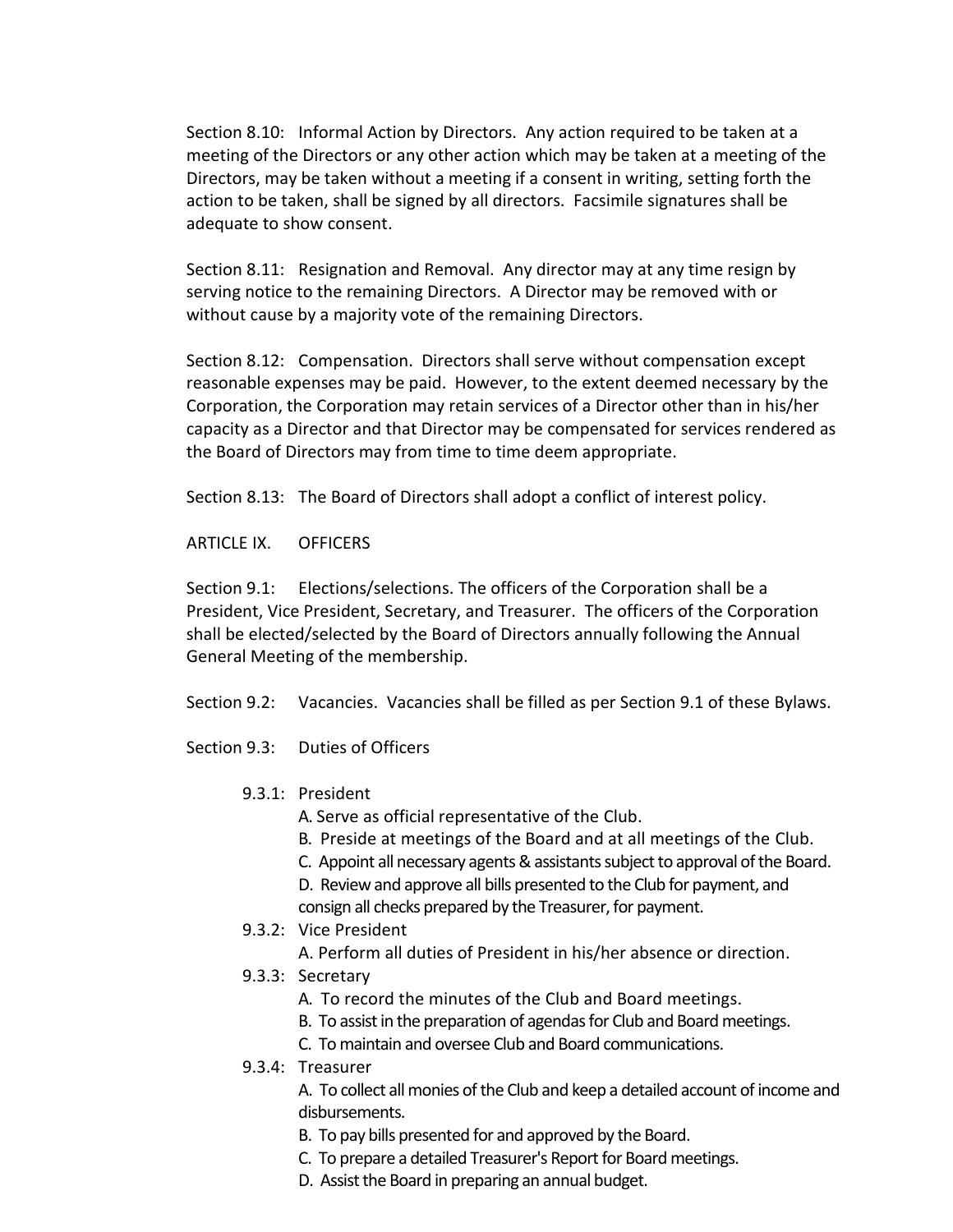Section 9.4: Resignation. Any officer may at anytime resign by serving notice to the remaining Board of Directors.

#### ARTICLE X INDEMNIFICATION

The Corporation shall indemnify any person who was or is a party or witness or is threatened to be made a party or witness to any threatened, pending or completed claim, action, suit or proceeding, whether civil, criminal, administrative or investigative, by reason of the fact that such person (i) is or was a director or officer of the Corporation, or (ii) while a director or officer of the Corporation, is or was serving at the request of the Corporation as a director, officer, employee, agent, partner or trustee (or in a similar capacity) of another Corporation, partnership, joint venture, trust, employee benefit plan or other enterprise, to the fullest extent authorized by the Iowa Nonprofit Corporation Act and any other applicable law, as the same exist or may hereafter be amended or changed (but, in the case of any such amendment or change, only to the extent that such amendment or change authorizes the Corporation to provide broader indemnification rights than said law authorized the Corporation to provide prior to such amendment or change), against reasonable expenses (including attorneys' fees), judgments, fines, penalties and amounts paid in settlement actually and reasonably incurred by such person in connection with such claim, action, suit or proceeding or any appeal thereof; provided, however, entitlement to such indemnification shall be conditional upon the Corporation being afforded the opportunity to participate directly on behalf of such person in such claim, action, suit or proceeding or any settlement discussions relating thereto, and with respect to any compromise settlement or other non-adjudicated disposition of any threatened, or pending claim, action, suit or proceeding, entitlement to indemnification shall be further conditioned upon the requirement **that** the Corporation shall have given its prior written consent to such compromise settlement or disposition. Approval or disapproval of any proposed compromise settlement or disposition by the Corporation shall not subject the Corporation to any liability **nor** require indemnification or reimbursement of any party whom the Corporation would not otherwise have been required to indemnify or reimburse.

The right to indemnification conferred in this Article shall include the right to payment by the Corporation of expenses incurred in connection with any such claim, action, suit or proceeding in advance of its final disposition; provided, however, that the payment of such expenses incurred by the director or officer in advance of the final disposition of such claim, action, suit or proceeding shall be made only upon delivery to the Corporation of a written undertaking, by or on behalf of such director or officer to repay all amounts so advanced if it shall ultimately be determined that such person is not entitled to be indemnified under this Article or otherwise, along with a written affirmation by such director or officer of such person's good faith belief that such person has met the applicable standard of conduct necessary to permit indemnification by the Corporation pursuant to this Article or otherwise.

Except as to proceedings by or in the right of the Corporation against a person who is or was a director or officer of the Corporation, the indemnification and advancement of expenses provided by or granted pursuant to this Article shall not be deemed exclusive of any other rights to which a person seeking indemnification or advancement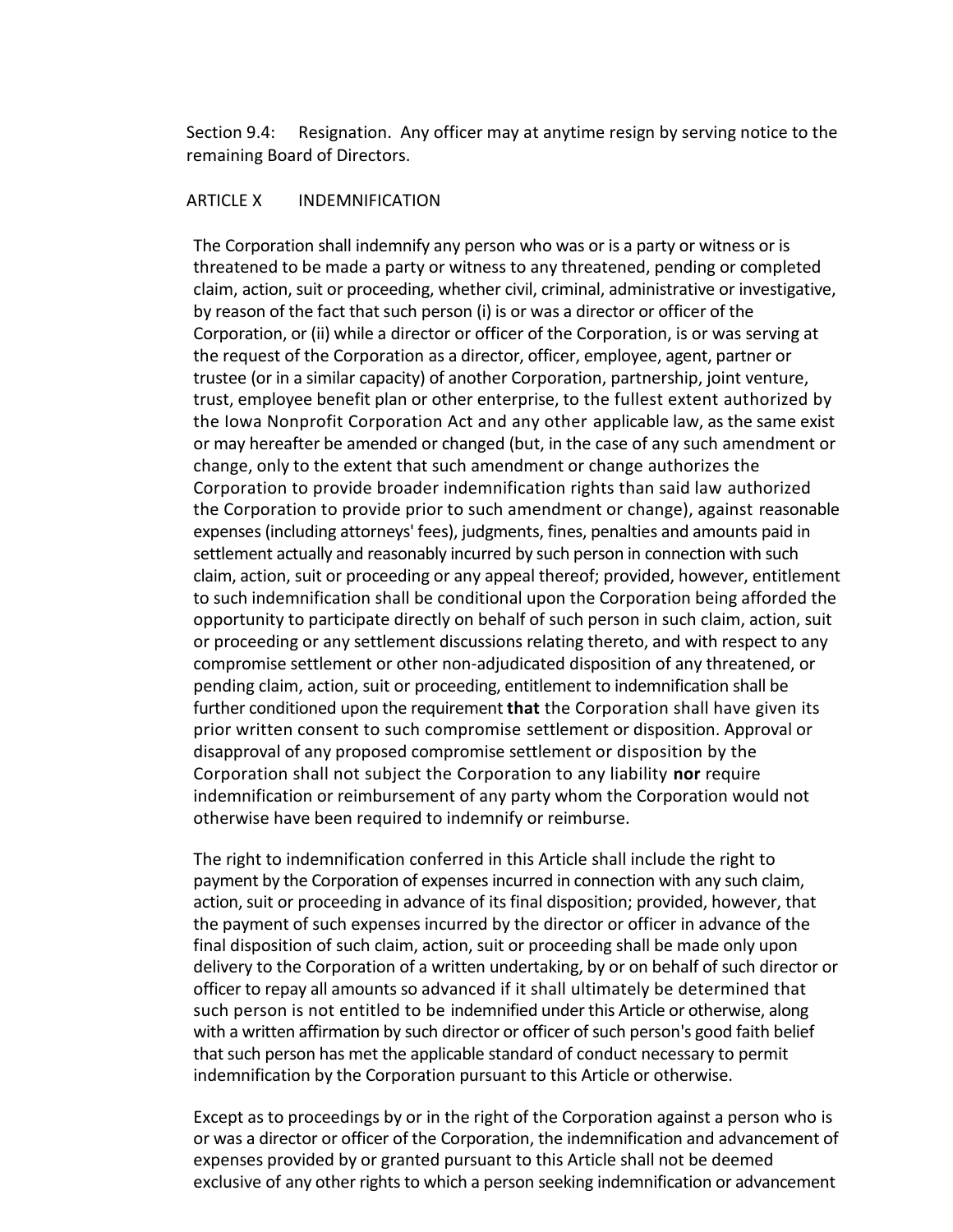of expenses may be entitled under any by-law, agreement, member vote or disinterested directors or officers, or otherwise, both as to action in an official capacity and as to action in another capacity while holding such office; provided, however, that in no event shall the Corporation provide indemnification for a breach of a director's or officer's duty of loyalty to the Corporation or its member(s), for acts or omissions of a director or officer not in good faith or which involve intentional misconduct or knowing violation of the law, or for a transaction from which the director or officer derives an improper personal benefit.

The provisions of this Article shall be deemed a contract between the Corporation and each director or officer who serves in either such capacity at any time while this Article and the relevant provisions of the Iowa Nonprofit Corporation Act are in effect, and any repeal or modification of any such law or of this Article shall not affect any rights or obligations existing with respect to any state of facts then or theretofore existing or any claim, action, suit or proceeding theretofore or thereafter brought or threatened based in whole or in part upon any such state of facts.

This Article shall be applicable to all claims, actions, suits or proceedings commenced after the effective date hereof, whether arising from acts or omissions occurring before or after the approval hereof by the member(s) of the Corporation. The right of indemnification provided for in this Article shall continue as to a person who has ceased to be director or officer, and shall inure to the benefit of the heirs, executors, administrators and legal or person representatives of such a person. If this Article or any portion hereof shall be invalidated on any ground by any court of competent jurisdiction, then the Corporation shall nevertheless indemnify each director and officer of the Corporation as to reasonable expenses (including attorneys' fees), judgments, fines and amounts paid in settlement with respect to any claim, action, suit or proceeding, whether civil, criminal, administrative or investigative, including, without limitation, a grand jury proceeding and any claim, action, suit or proceeding by or in the right of the Corporation, to

the fullest extent permitted by any applicable portion of this Article that shall not have been invalidated, by the Iowa Nonprofit Corporation Act or any other applicable law.

Notwithstanding anything in this Article to the contrary, except with respect to proceedings initiated by a director or officer of the Corporation to enforce rights of indemnification to which such person is entitled under this Article or otherwise, the Corporation shall indemnify any such person in connection with a claim, action, suit or proceeding (or part thereof) initiated by such person only if the initiation of such claim, action, suit or proceeding (or part thereof) was authorized by the Board of Directors of the Corporation.

The Corporation may, to the extent authorized from time to time by the Board of Directors, grant rights to indemnification, and to the advancement of expenses, to any employee or agent of the Corporation to the fullest extent of the provisions of this Article with respect to the indemnification and advancement of expenses of directors and officers of the Corporation.

The Corporation may purchase and maintain insurance, at its expense, to protect itself and any person who is or was a director, officer, employee, agent, member or volunteer of the Corporation, or is or was serving at the request of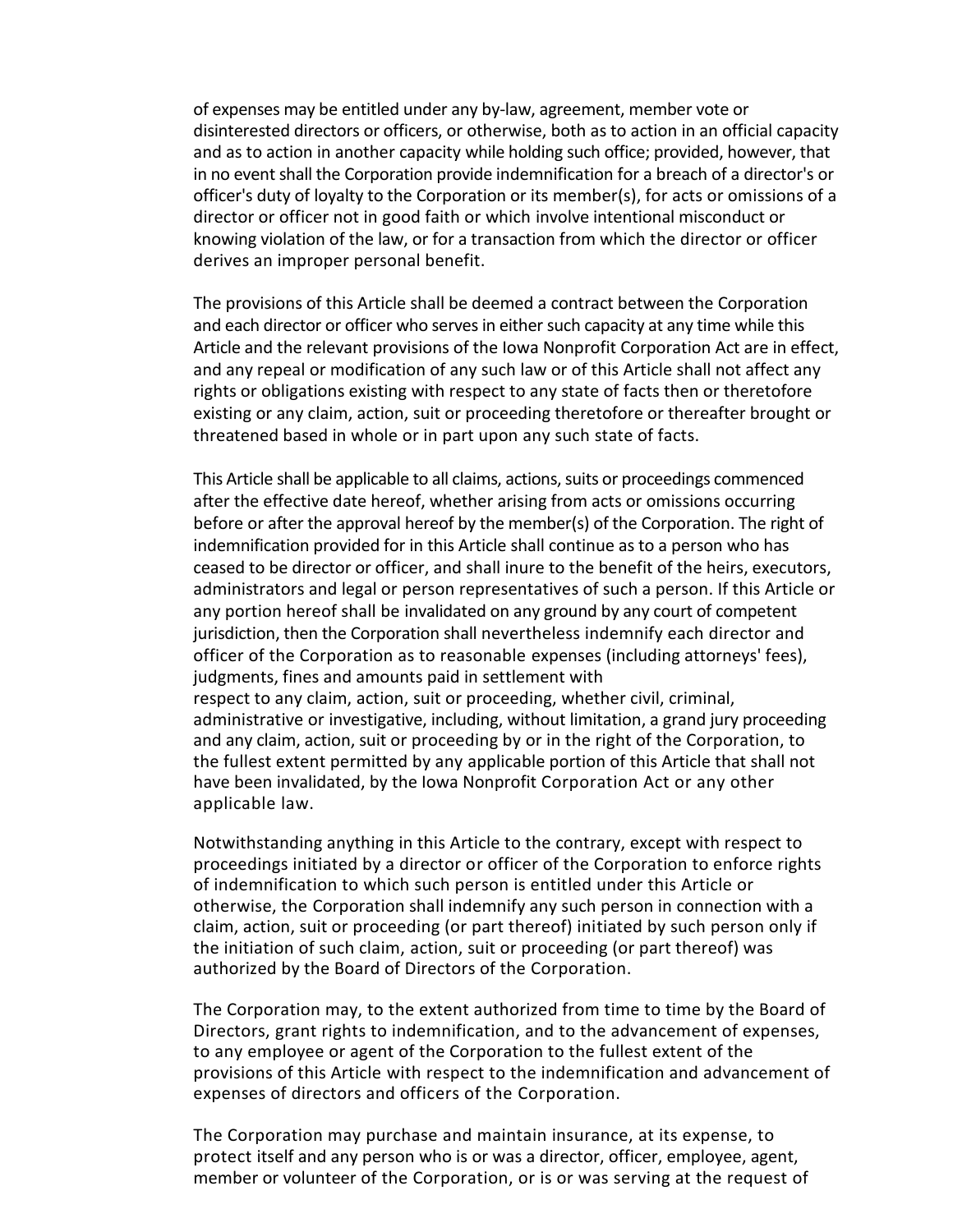the Corporation as a director, officer, partner, trustee, employee or agent of another Corporation, partnership, joint venture, trust, employee benefit plan or other enterprise against any liability asserted against such person and incurred by such person in such capacity, or arising out of such person's status as such, whether or not the Corporation would have the power to indemnify such person against such liability under the provisions of this Article, the Iowa Nonprofit Corporation Act or otherwise. The Corporation may create a trust fund, grant a security interest and/or use other means (including, without limitation, letters of credit, surety bonds and/or similar arrangements) to the extent permitted by the Iowa Nonprofit Corporation Act, as well as enter into contracts providing for indemnification to the fullest extent permitted by law and including as a part thereof any or all of the foregoing, to ensure the payment of such sums as may become necessary to effect full indemnification.

#### ARTICLE XI CONTRACTS, LOANS, CHECKS, DEPOSITS

Section 11.1: Contracts. The Board of Directors may authorize any officer or officers, agent or agents, to enter into any contract or execute and deliver any instrument in the name of and on behalf of the Corporation.

Section 11.2: Loans. No loans may be contracted on behalf of the Corporation and no evidences of indebtedness shall be issued in its name unless authorized by a resolution of the Board of Directors. The Corporation shall make no loan to any director of the Corporation.

Section 11.3: Checks, Drafts. All checks, drafts or other orders for the payment of money, notes or other evidences of indebtedness issued in the name of the Corporation, shall be signed by the Treasurer or such other Director or Directors, agent or agents, of the Corporation and in such manner as shall from time to time be determined by resolution of the Board of Directors.

Section 11.4: Deposits. All funds of the Corporation not otherwise employed shall be deposited from time to time to the credit of the Corporation in such banks or other depositories as the Board of Directors may select.

#### ARTICLE XII WAIVER OF NOTICE

Whenever any notice is required to be given to any member or Director of the Corporation under the provisions of the Articles of Incorporation or under the provisions of the Iowa Nonprofit Corporation Act, a waiver thereof in writing, signed by the person or persons entitled to such notice, whether before or after the time stated herein, shall be deemed equivalent to the giving of such notice. For purposes hereof, facsimile signatures shall be adequate to show consent for such waiver.

#### ARTICLE XIII FISCAL YEAR

The fiscal year of the Corporation shall run from (start and end dates) each year.

ARTICLE XIV AMENDMENTS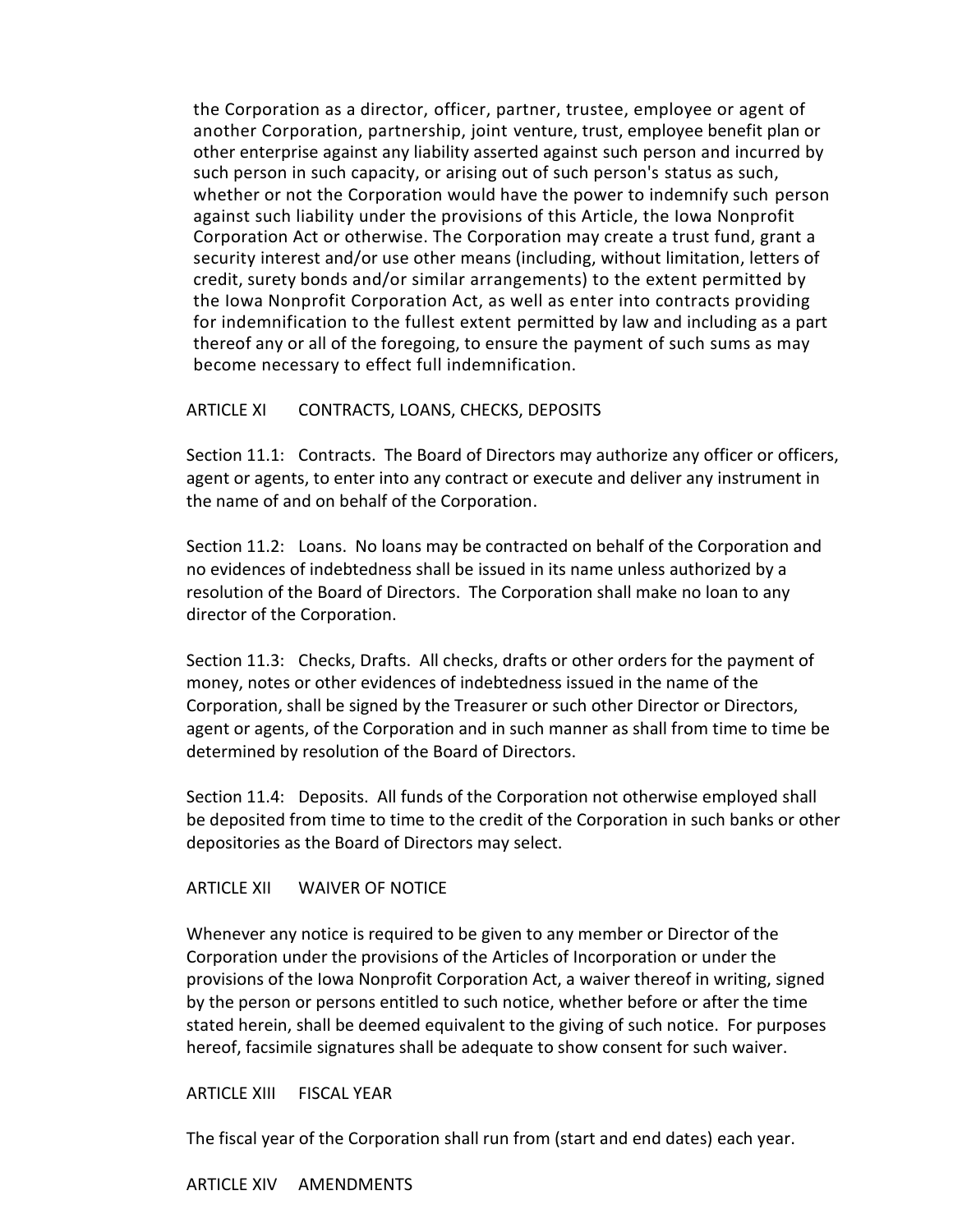These Bylaws may be altered, amended or repealed and new Bylaws may be adopted by a majority vote of members at any regular or special meeting of the members provided that a minimum of thirty (30) days notice in writing of the character of the proposed alteration, amendment or repeal is given to the members and the Board of Directors.

## ARTICLE XV COMMITTEES AND COMMISSIONS

Section 15.1: General. The President, with the Board of Director's concurrence, may establish and appoint standing, special committees, and commissioners as shall be deemed desirable for the good of the Corporation. A standing committee, special committee or commissioner shall limit its activities to those tasks for which it was appointed and shall have no powers except those specifically conferred by action of the Board of Directors.

Section 15.2: Membership. Persons who are not Directors of the Corporation may be appointed to serve on standing committees, special committees or as commissioners. All standing committee members, special committee members or commissioners shall serve at the pleasure of the Board of Directors.

Section 15.3: Reports. All committees and commissioners shall maintain written minutes of their meetings or notes of activities which shall be available to the Board of Directors and the membership.

Section 15.4: Commissioners/Committees

Section 15.4.1: Referee Commissioner

- A. Recruiting & Training/Certification of referees.
- B. Scheduling & Supervision of referees.
- C. Leadership to the (Club name).
- D. Report to the Board the activities of the Referees.

Section 15.4.2: Equipment and Grounds Commissioner

- A. Oversee maintenance of all equipment owned by the Club.
- B. Oversee inventory control of all equipment owned by the Club.
- C. Oversee maintenance of all fields, parking lots and any other areas

D. Report to the Board the activities of the Equipment and Grounds Committee.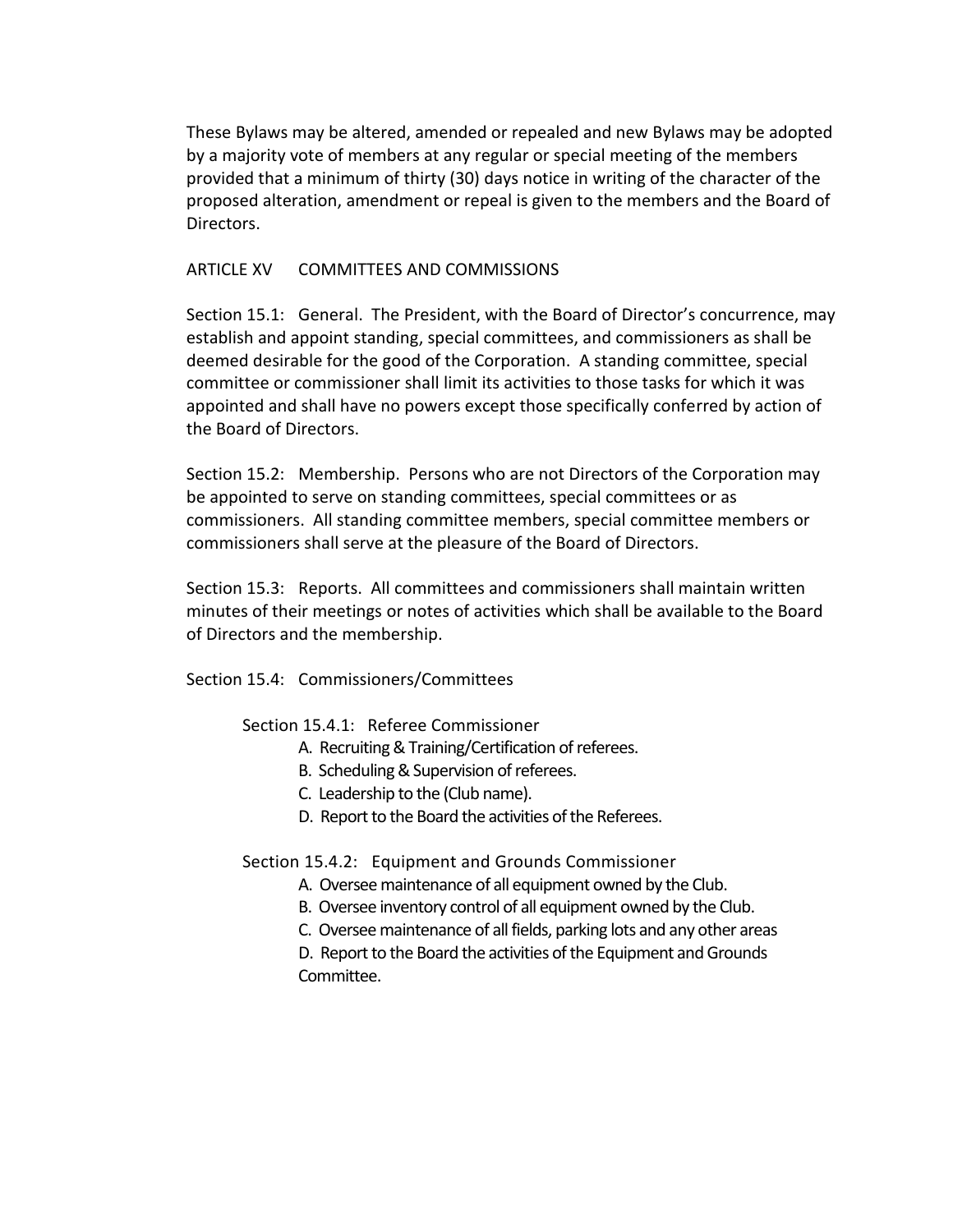Section 15.4.3: Fund Raising Commissioner

A. Plan and oversee all capital campaigns on behalf of the Club.

B. Develop and oversee long range planning for the Club in terms of capital development.

C. To liaison and maintain up-to-date sponsorship contacts.

D. To provide proper recognition for sponsors.

E. Report to the Board the activities of the Fund Raising Committee.

Section 15.4.4: Registration and Recruiting Commissioner

- A Recruit youth for soccer and soccer-related activities.
- B. Register youth for soccer and soccer-related activities.
- C Maintain the list of youth who are members as defined by Article III.

D. Review and require compliance of state, national or international rules concerning membership in and with youth soccer associations.

E. Report to the Board the activities of the Registration Committee.

Section 15.4.5: Field Development Commissioner - Duties.

A. Long term planning with respect to soccer facility design, construction and maintenance.

B. Oversee all construction projects for compliance standards, and Board requirements.

C. Oversee all contractors providing services to the Board.

D. Report to the Board the activities of the Field Development Committee.

Section 15.4.6: Equipment Director

- A. To procure and maintain all team equipment
- B. To inventory and order Team Medals.

## ARTICLE XVI OFFICES

Section 16.1: Principal Office. The principal office of the Corporation in the State of Iowa shall be located in the City of XXX, County of XXXX, Iowa. The Corporation may have such other offices, either within or without the State of Iowa as the Board of Directors may designate or as the business of the Corporation may require from time to time.

Section 16.2: Registered Office. The registered office of the Corporation required by the Iowa Nonprofit Corporation Act, Chapter 504, Code of Iowa, to be maintained in the State of Iowa may be, but need not be, identical with the Principal Office in the State of Iowa, and the address of the registered office may be changed from time to time by the Board of Directors.

DATED this\_\_\_\_\_\_\_\_day of \_\_\_\_\_\_\_\_\_\_\_\_\_\_\_\_\_\_\_\_\_, 2012.

(Club name)

Print:\_\_\_\_\_\_\_\_\_\_\_\_\_\_\_\_\_\_\_\_\_\_\_\_\_\_\_\_\_\_\_